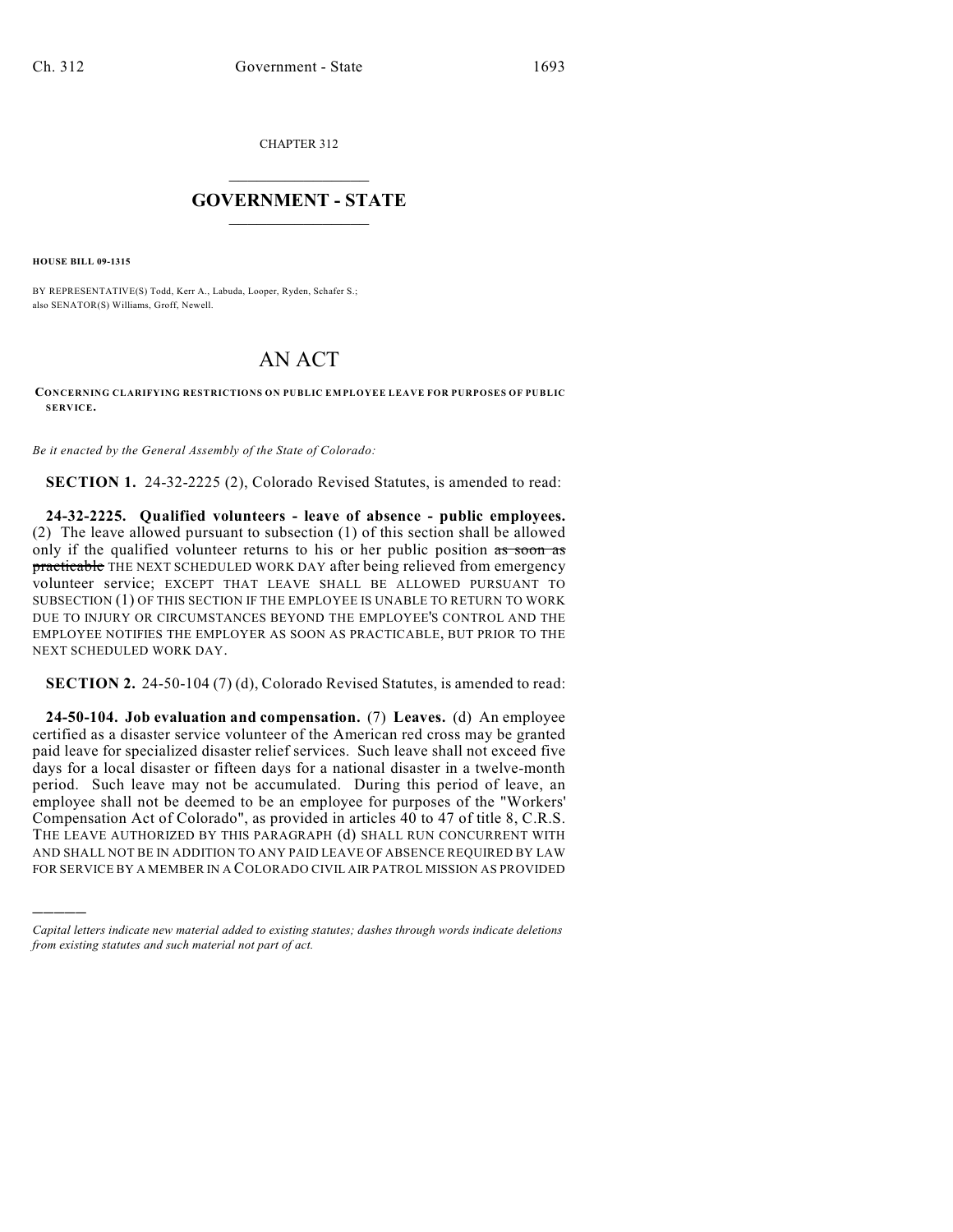IN SECTION 28-1-104,C.R.S., OR FOR QUALIFIED VOLUNTEER SERVICE IN A DISASTER AS PROVIDED IN SECTION 24-32-2225.

**SECTION 3.** 28-1-104 (1) and (2), Colorado Revised Statutes, are amended to read:

**28-1-104. Public employees - leave of absence.** (1) Any member who is an officer or employee of the state or of any political subdivision, municipal corporation, or other public agency of the state and who is called to duty for a civil air patrol mission is entitled to a leave of absence from the member's office or employment for the time when the member is engaged in the civil air patrol mission without loss of pay, seniority, status, efficiency rating, vacation, sick leave, or other benefits. The leave without loss of pay that is allowed pursuant to this section shall not exceed a total of fifteen work days in any calendar year THE LEAVE YEAR ESTABLISHED BY THE EMPLOYER; except that such leave without loss of pay shall be allowed only if the required civil air patrol service is satisfactorily performed, which shall be presumed unless the contrary is established.

(2) The leave allowed pursuant to subsection (1) of this section shall be allowed only if the member returns to his or her public position as soon as practicable THE NEXT SCHEDULED WORK DAY after being relieved from service for the civil air patrol mission; EXCEPT THAT LEAVE SHALL BE ALLOWED PURSUANT TO SUBSECTION (1) OF THIS SECTION IF THE MEMBER IS UNABLE TO RETURN TO WORK DUE TO INJURY OR CIRCUMSTANCES BEYOND THE MEMBER'S CONTROL AND THE MEMBER NOTIFIES THE EMPLOYER AS SOON AS PRACTICABLE, BUT PRIOR TO THE NEXT SCHEDULED WORK DAY.

**SECTION 4.** 28-3-601 (1), Colorado Revised Statutes, is amended to read:

**28-3-601. Public employees - annual military leave.** (1) Subject to the conditions prescribed in sections 28-3-601 to 28-3-607, any officer or employee of the state or of any political subdivision, municipal corporation, or other public agency of the state who is a member of the National Guard or any other component of the military forces of the state organized or constituted under state or federal law or who is a member of the reserve forces of the United States, organized or constituted under federal law is entitled to leave of absence from his or her public office or employment without loss of pay, seniority, status, efficiency rating, vacation, sick leave, or other benefits for all the time when he or she is engaged with such organization or component in training or active service ordered or authorized by proper authority pursuant to law, whether for state or federal purposes, but not exceeding fifteen days in any calendar year THE LEAVE YEAR ESTABLISHED BY THE EMPLOYER. Such leave shall be allowed if the required military service is satisfactorily performed, which shall be presumed unless the contrary is established.

**SECTION 5. Act subject to petition - effective date.** This act shall take effect at 12:01 a.m. on the day following the expiration of the ninety-day period after final adjournment of the general assembly that is allowed for submitting a referendum petition pursuant to article V, section 1 (3) of the state constitution, (August 5, 2009, if adjournment sine die is on May 6, 2009); except that, if a referendum petition is